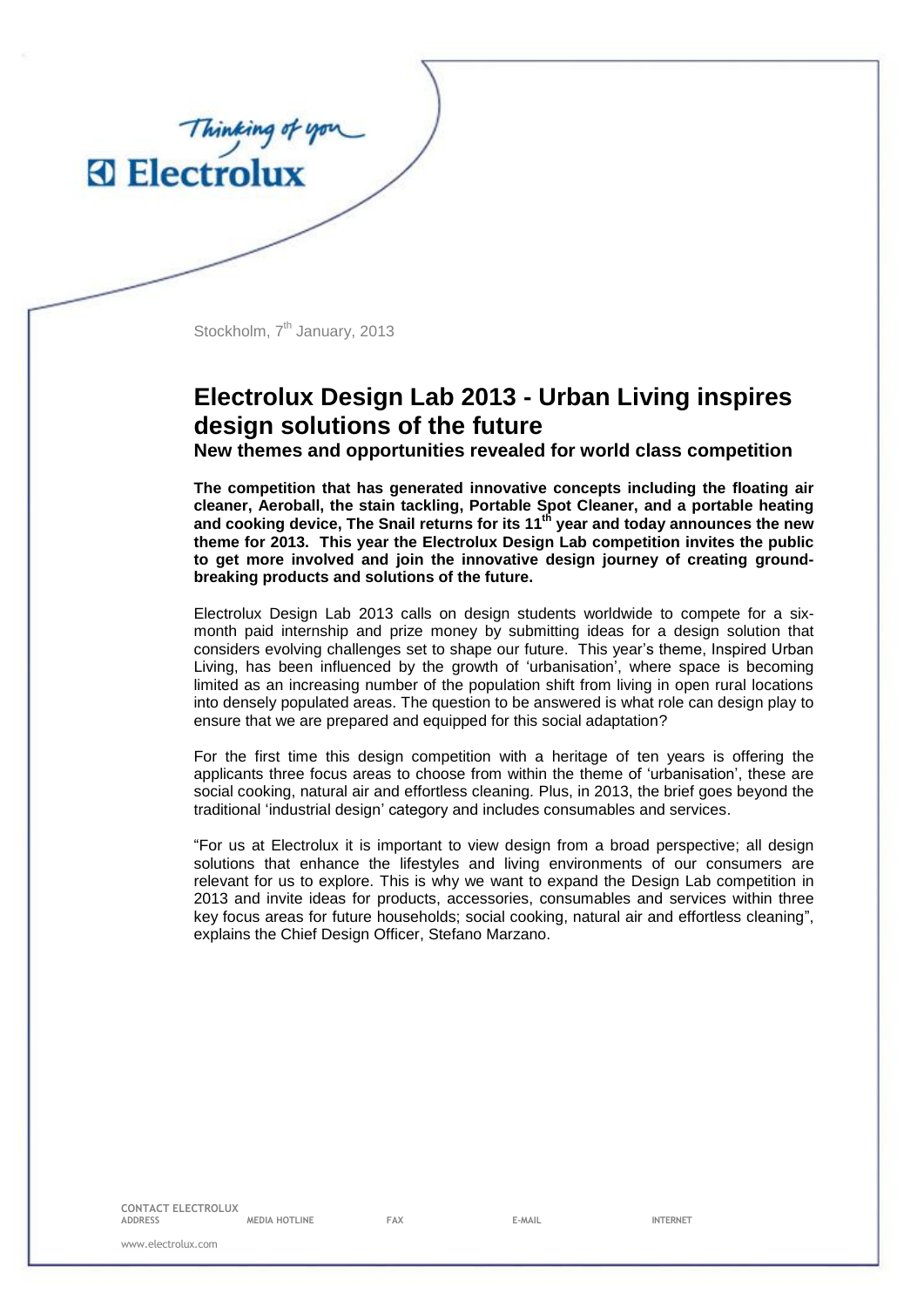### **Key Developments for Design Lab 2013**

#### o **Taking concepts from further afield:**

The entry can be a product, accessory, consumable or service, thus allowing design students from different fields of design to be creative in their approach in finding innovative design solutions for future households.

- o **Online competition hub:** The best submissions will be published online, offering the students and the public a chance to promote their submissions through social media.
- o **The concept development process:**

The competition divides the design process into stages, allowing the applicants to concentrate on different areas throughout the process. The first focus is on creating the concept, leading through to the visual presentation and technical specifications, allowing the top submissions to continue to develop during the competition.

o **Feedback from Electrolux professionals:**

As the judging is being conducted in different stages, only the best entrants are given access to the next round and go forward in the competition. The Electrolux professionals will be part of the selection process and they will choose the best submissions and engage themselves in the competition by giving feedback to the entrants and encourage them throughout the process.

#### **The Final**

Thinking of you

Within the final stage, eight finalists will be invited to participate in a concluding event, where they will present their entries to a jury of world renowned professionals. The jury will consider entries based on intuitive design, innovation and consumer insight when awarding the first prize of a six-month paid internship at an Electrolux global design centre and 5,000 Euros. A second prize of 3,000 Euros and third prize of 2,000 Euros are also available and the public favourite chosen by online votes will be awarded with 1, 000 Euros.

The submission deadline for the first competition stage, a concept description and a sketch, is 15<sup>th</sup> March 2013. More information about the competition can be found on the Design Lab blog electrolux.com/electroluxdesignlab.

For media enquiries, please contact: [designlab@electrolux.se](mailto:designlab@electrolux.se)